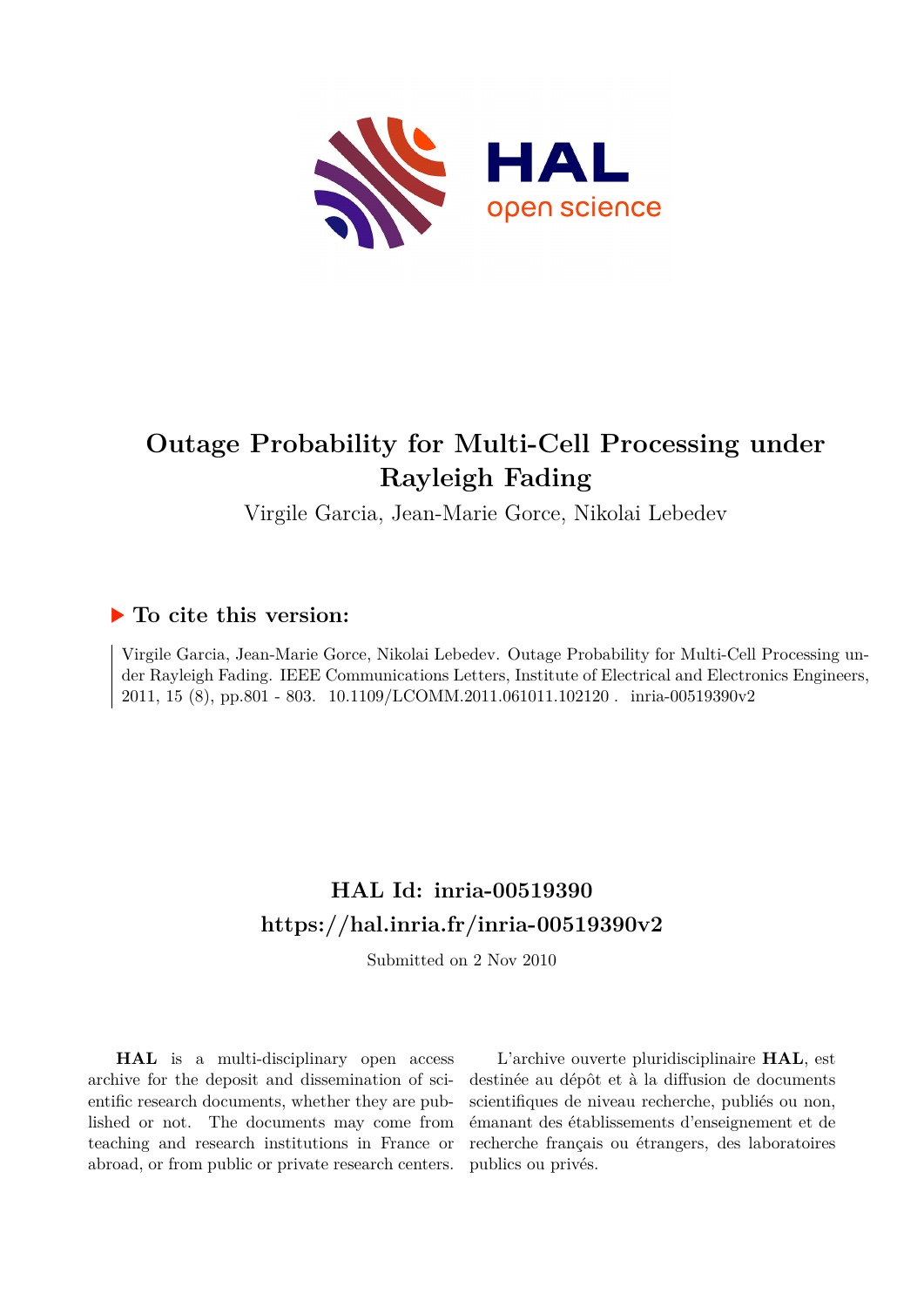## Outage Probability for Multi-Cell Processing under Rayleigh Fading

Virgile Garcia<sup>1,2</sup>, Nikolai Lebedev<sup>1,2,3</sup>, Jean-Marie Gorce<sup>1,2\*</sup> <sup>1</sup>University of Lyon, INRIA 2 INSA-Lyon, CITI, F-69621, France <sup>3</sup>CPE Lyon, BP 2077, F-69616, France This paper has been submitted to IEEE Communication Letters and might be modified or unavailable without notice.

November 2, 2010

n this paper we provide an analytical expression of the capacity outage probability for CoMP (Coordinated Multiple Point) multicell downlink transmission in Rayleigh fading. The theoretical derivation and simulation results match perfectly. Used in dense urban interference limited networks, CoMP is expected to improve cell-edge users' throughput and allow a better coverage and fairness. We demonstrate that our closed-form derivation can be helpful to maximise the capacity with outage and the goodput, by tuning appropriately the transmission data-rate and selecting optimal set of cooperating stations.

Keywords: Multicell processing, capacity distribution, macro-diversity, Rayleigh fading.

## 1 Introduction

Facing the problem of spectral resource limitation and continuous growth of user throughput, it is commonly recognized that the solution comes with smaller cells and dense spatial frequency reuse, possibly with the whole spectrum resource made available within each cell (i.e. Reuse 1). However, this increasing number of base-stations (BS) with shortened coverage range critically increases the intercell interference level, especially at cell boundaries.

The deployment of these small BS in urban areas imposes new difficulties for providers to plan their network, since they hardly control the location of the transmitters, their orientation or the propagation environment. This has motivated the development of the concept of Self-Optimized and Self-Organised Networks (SON) [\[1\]](#page-6-0), together with the necessity of an automated network planning and optimisation procedures with minimal human involvement.

<sup>∗</sup>Contacts: virgile.garcia@insa-lyon.fr, lebedev@cpe.fr, jean-marie.gorce@insa-lyon.fr.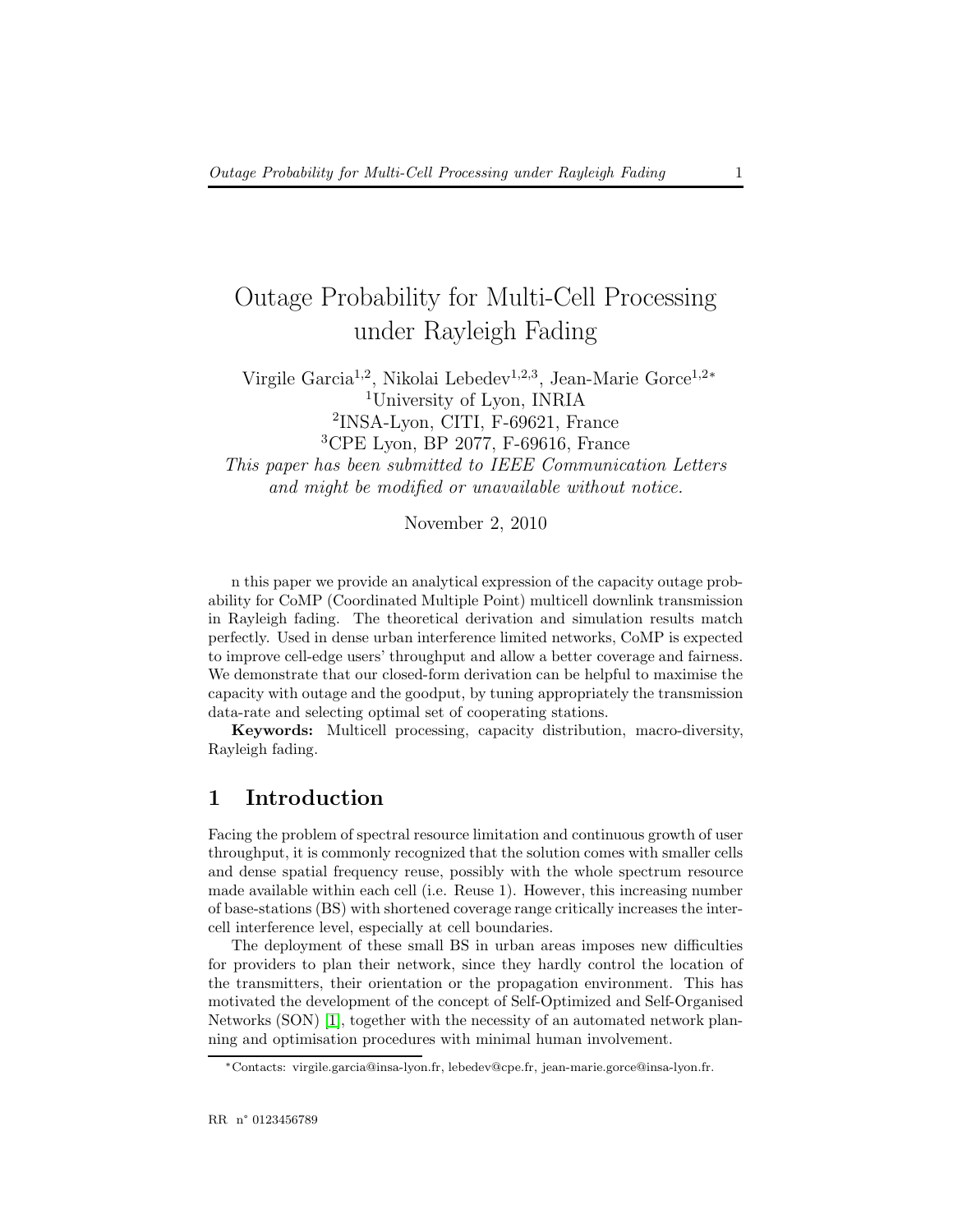Multi-cell processing, also called Coordinated Multiple Point (CoMP), is a very promising distributed multi-antennas technique that takes advantage of neighbour cell's antenna to perform a joint transmission and therefore increase users signal quality. This is expected to be part of next generation cellular networks standards such as LTE-A.

Small cells networks in dense urban environments are mainly limited by interference. In these conditions, CoMP is expected to improve cell-edge users' throughput: a mobile located close to cell border would be able to decode a joint transmission from two or more BS within the same frequency band. That way, a better coverage is ensured with less users experiencing outage, and thus, a more intense reuse of the spectrum in dense areas is allowed. Several cooperation techniques (including CoMP) have been studied in [\[2,](#page-6-1) [3,](#page-6-2) [4,](#page-8-0) [5\]](#page-8-1).

The main drawback of CoMP is the need for coordination between cells: a large amount of data representing users channel state information and algorithms related parameters are required, which could make it infeasible considering backhaul limitations. For evolved MIMO-like coordination, a perfect time synchronisation can be required to distributively generate beams or efficient precoding pattern [\[4\]](#page-8-0), which is a strong constraint. Looking for a practical solution, we focus on a simple Multi-Cell Processing that solely requires user mean SINR, and can be used with a less precise synchronisation than any beamforming-based MIMO.

The main contribution of this paper is the analytic expression of the capacity outage probability in Rayleigh fading conditions for open-loop CoMP (Theorem [1\)](#page-4-0). To the best of authors knowledge, such a derivation have not been pointed out in the literature. A derivation for the Single-Input Single-Output (SISO) links was made in [\[6\]](#page-8-2). We derive this outage probability for distributed Multiple-Input Single-Output (MISO) links, using the generalized chi-square random variable [\[7\]](#page-8-3). As well as for the CoMP technique studied here, only the average received powers are required as input of this theoretical expression.

The next section presents the signal model. Afterwards, we derive the SINR outage probability, and show how this expression can be used to tune the transmission data-rate and set of cooperative stations to fulfil the outage probability requirements. Finally, a numerical example in small cells conditions is provided, looking at fixed outage probability and optimised "goodput".

## 2 Signal model

In LTE, physical resources are allocated by time-frequency blocks, using OFDMA. Under block-fading and the average received power made available at transmitters, the scheduling scheme consists of random selection of blocks to be allocated to the mobiles. For a given user, we note N the set of  $N = \text{card}(\mathcal{N})$  BSs that serve this user in a coordinated manner, thus creating a distributed MISO link.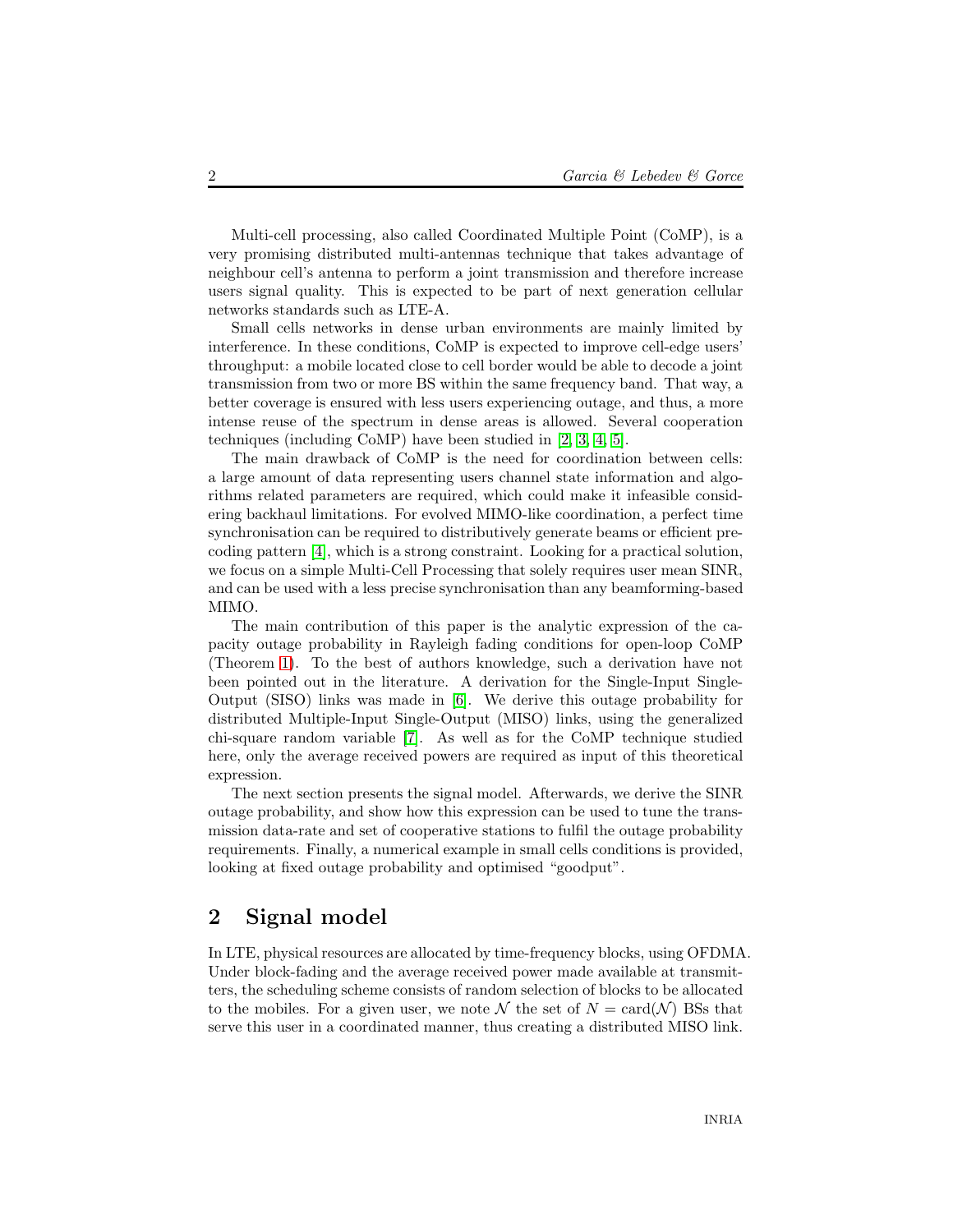#### 3 OUTAGE IN RAYLEIGH FADING  $\qquad \qquad \qquad 3$

At a given mobile, on a given resource block, the received complex signal is:

$$
y = \sum_{n \in \mathcal{N}} h_n \sqrt{p_n g_n} x_n + \sum_{k \notin \mathcal{N}} h_k \sqrt{p_k g_k} x_k + z,
$$
 (1)

where  $h_n$  are iid circular symmetric complex Gaussian Random Variables (RV), representing fast-fading;  $x_n$  are the transmitted symbols;  $p_n$  the transmitted power;  $g_n$  the path gain, including the path-loss from antenna n to the user and a log-normal shadowing (slowly varying with respect to fading); z is the thermal noise, a normal variable of standard deviation  $\sigma_z$ . Users are by default attached to the BS with the strongest signal averaged over fading  $\arg \max_n(P_n)$ , where  $P_n = p_n g_n$ .

We assume that BSs are aware only of a partial CSI, consisting of the average received power fed back by the user, and not of the instantaneous channel gain, since it would require a tremendous feedback and instant sharing of information between all cells. This implies that evolved CoMP techniques such as Zero-Forcing, Beam-Forming or Dirty Paper Coding [\[2,](#page-6-1) [4\]](#page-8-0) are not suitable in this context. Perfect CSI knowledge and coherent detection are assumed at receiver side. The received SINR is then:

<span id="page-3-0"></span>
$$
\gamma(\mathcal{N}) = \frac{\sum_{n \in \mathcal{N}} |h_n|^2 P_n}{\sum_{k \notin \mathcal{N}} |h_k|^2 P_k + \sigma_z^2}
$$
(2)

One of the challenges in CoMP is to determine the best number of cooperating stations since the improvement in SINR is balanced by the increased cost of resource due to cooperation. Each mobile can determine its own number of coordinating BSs, depending on the topology of the surrounding BSs.

## 3 Outage in Rayleigh Fading

#### 3.1 Outage probability

Considering Rayleigh fading,  $H_n = |h_n|^2 P_n$ ,  $\forall n$ , is a chi-squared RV of order 2 with zero mean and a variance  $P_n$ .

In [\[6\]](#page-8-2), authors derived  $\mathbb{P}(SIR \leq \gamma_{th})$ , the outage probability for a SISO link experiencing Rayleigh fading:

$$
\mathbb{P}(SIR \le \gamma_{th}) = \mathbb{P}\left(\frac{H_1}{\sum_{k=2}^{N} H_k} \le \gamma_{th}\right) = 1 - \prod_{k=2}^{N} \frac{P_1}{P_1 + \gamma_{th} P_k} \tag{3}
$$

The thermal noise was neglected within the interference limited conditions, but can easily be taken into account.

In our case, the received SINR [\(2\)](#page-3-0) is a non-trivial RV, composed by the fraction of sums of independent, non identically distributed chi-squared random variables. The pdf of the sum of generalized chi-square random variables [\[7\]](#page-8-3) is:

$$
\mathbb{P}\bigg(\sum_{n\in\mathcal{N}}H_n=x\bigg)=\sum_{n\in\mathcal{N}}\frac{e^{-x/P_n}}{P_n\prod_{j\in\mathcal{N},j\neq n}(1-\frac{P_j}{P_n})}\tag{4}
$$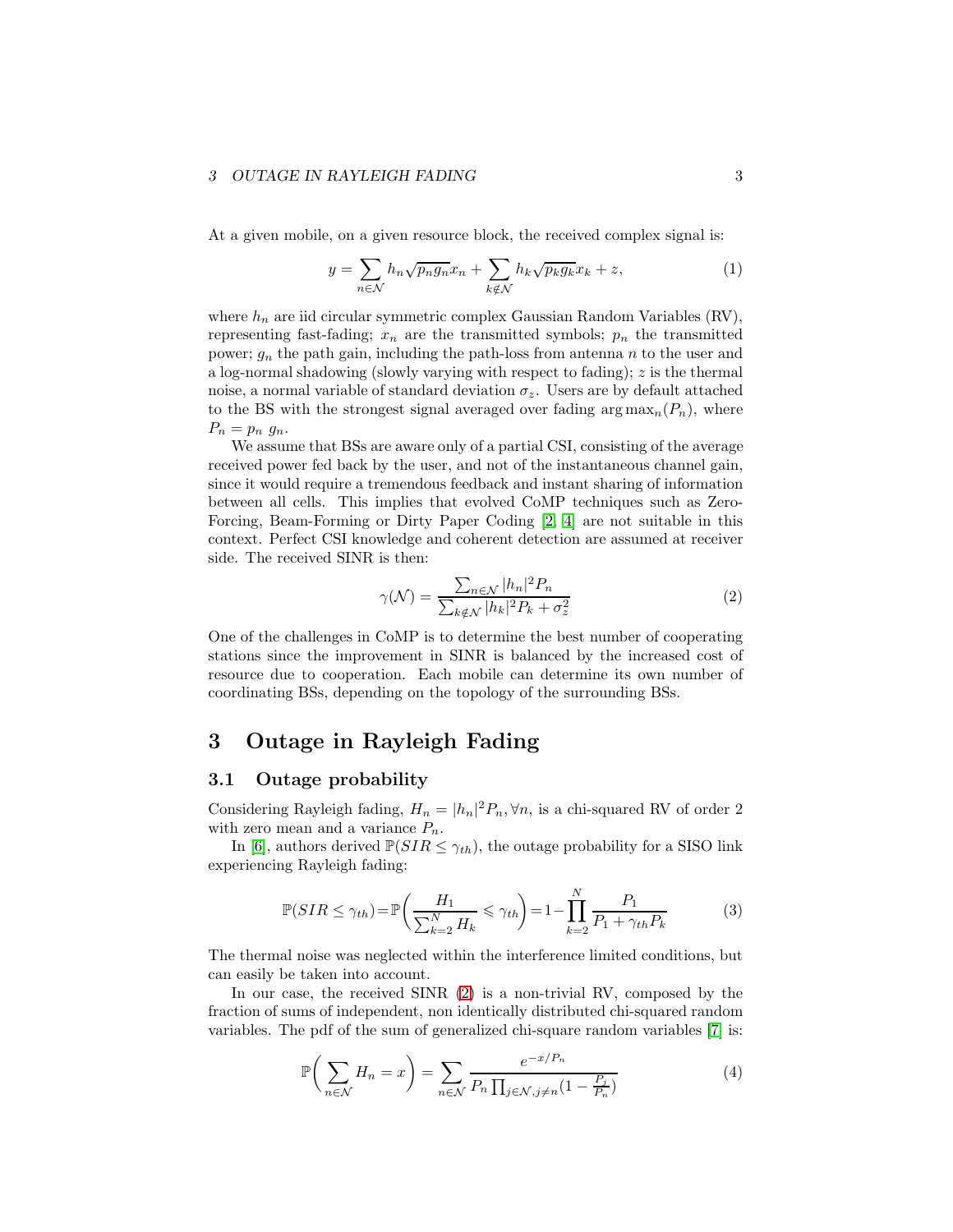Note that mathematically, each received power must be different from another. We can consider without loss of generality that this condition is satisfied, since in our case, transmitting antennas are not co-located.

Theorem 1. *The outage probability of a user with a set* N *of cooperating BSs and minimum required SINR*  $\gamma_{th}$  *is:* 

<span id="page-4-0"></span>
$$
P_{\mathcal{N}}^{out}(\gamma_{th}) =
$$
  
 
$$
1 - \sum_{n \in \mathcal{N}} \left( e^{-\frac{\gamma_{th}\sigma_z^2}{P_n}} \prod_{j \in \mathcal{N}, j \neq n} \frac{P_n}{P_n - P_j} \prod_{k \notin \mathcal{N}} \frac{P_n}{P_k \gamma_{th} + P_n} \right)
$$
 (5)

*Proof: see Appendix [5.](#page-6-3)*

This CDF of SINR applies for a given OFDMA block. To obtain the capacity outage probability in case of several independently faded blocks allocated to a user, Theorem [1](#page-4-0) can be extended, using the integration of convolutions of the PDF of the capacity.

#### 3.2 Spectral efficiency optimisation

With the result given by  $(5)$ , one can precisely calculate the exact outage capacity for a given BS' transmit powers scenario. A common way to evaluate capacity with outage  $[8, 4.2.3]$  is to select an arbitrary outage probability (e.g. 1%, 10%...) and look at the corresponding capacity. The outage probability enables us to evaluate the optimal *goodput* G (bit/s/Hz), which is a useful capacity metric for fading wireless link: the goodput is the successfully received capacity, taking into account the error probability of the transmission rate. For a given user with a set  $N$ , the maximum goodput is obtained by optimising the transmission rate  $R = \log_2(1 + \gamma)$ :

$$
G(\mathcal{N}) = \max_{R} R\left(1 - P_{\mathcal{N}}^{out}(2^{R} - 1)\right)
$$
  
= 
$$
\max_{\gamma} \log_{2}(1 + \gamma)\left(1 - P_{\mathcal{N}}^{out}(\gamma)\right)
$$
(6)

When we consider a fixed outage probability  $p_o$ ,  $G(\mathcal{N})$  refers to the capacity  $\log_2(1+\gamma_o)(1-p_o)$ , for which  $P_N^{out}(\gamma_o) = p_o$ .

To fairly compare performance of mobiles attached to one or several BSs, we need to take into account the cost of resource it induces: consider a cellular network in which the mobiles can cooperate with two BS. If we decide to attach the mobile to two BSs instead of one, this mobile will *consume* twice the resource allocated to it: one by each of the cooperating BS. Thus, interested in spectral usage, we look at a per-BS spectral efficiency. User's spectral efficiency  $C(\text{bit/s/Hz/BS})$  is:

$$
C(\mathcal{N}) = \frac{G(\mathcal{N})}{\text{card}(\mathcal{N})}
$$
\n(7)

Taking into account the simple case where no power control is performed (as in 802.11g or for hardly manageable small cells), average received power are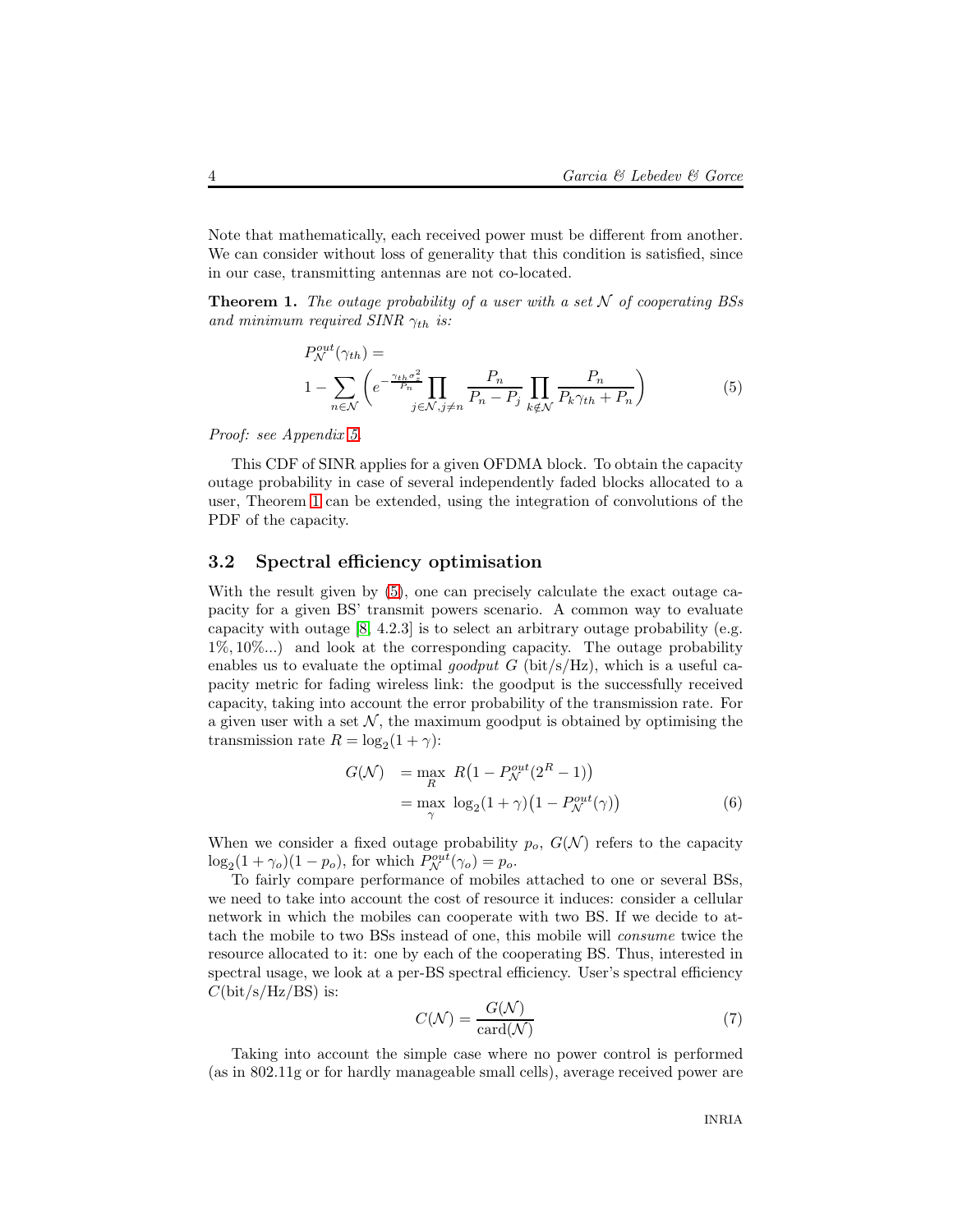supposed known and fixed. To optimise user's spectral efficiency in that case, we then just have to select the best set of antennas  $\mathcal{N}^*,$  such that

$$
\mathcal{N}^* = \arg\max_{\mathcal{N}} \frac{G(\mathcal{N})}{\text{card}(\mathcal{N})}
$$
\n(8)

Note that, in general, for each user the set  $\mathcal{N}^*$  and the number N of cooperating BS is different; but this set is not necessary the one that maximise the goodput or the capacity with outage.

For a more evolved case with power control, theorem [1](#page-4-0) holds, as any received power values can be taken as input. A joint transmit power and multiple BSs association optimisation has to be made, but is out of the scope of this letter.

### 4 Numerical results

To illustrate a usage of [\(5\)](#page-4-0), we numerically simulate received powers at mobiles with no power control applied. We use a 2D area with BSs uniformly distributed with a density of  $100 \text{ BS/km}^2$  (which is similar to an hexagonal scheme with 124 m inter-cell distance). The path loss model [\[9\]](#page-8-5) used is  $g_{dB}(d) = -(34.53 +$  $38 \log_{10}(d) + \delta$ , where  $\delta$  represents the log-normal shadowing. Up to  $N = 8$ cooperating BSs are considered here for practical reasons.

Fig[.1](#page-7-0) compares the analytical expression of outage capacity [\(5\)](#page-4-0) to simulation obtained with a large number of realizations of each RV in [\(2\)](#page-3-0), for arbitrary chosen user. This figure shows the perfect match of analytical and simulations results.

Fig[.2](#page-7-1) shows how users in small cells select their optimal number of BS. We can observe that users requiring a small outage probability (typically realtime applications such as voice or video streaming) select a higher number of cooperating BSs to maximize their outage spectral efficiency. Applications that are more tolerant to instant data losses (e.g. file transfers), benefit from fading diversity. The latter are expected to require the smaller number of cooperating BS (around 50% of users keeping only one attachment BS).

## 5 Conclusion

In this paper we derive a theoretical expression for outage capacity in Rayleigh fading with a CoMP downlink transmission. The only available CSI-T are the average powers of cooperating BSs. This expression is used to determine the set of BSs that offer the maximum spectral efficiency among other combinations.

### Acknowledgement

This work has been carried out in the frame of the joint lab between INRIA and Alcatel-Lucent Bell Labs on "Self Organizing Networks".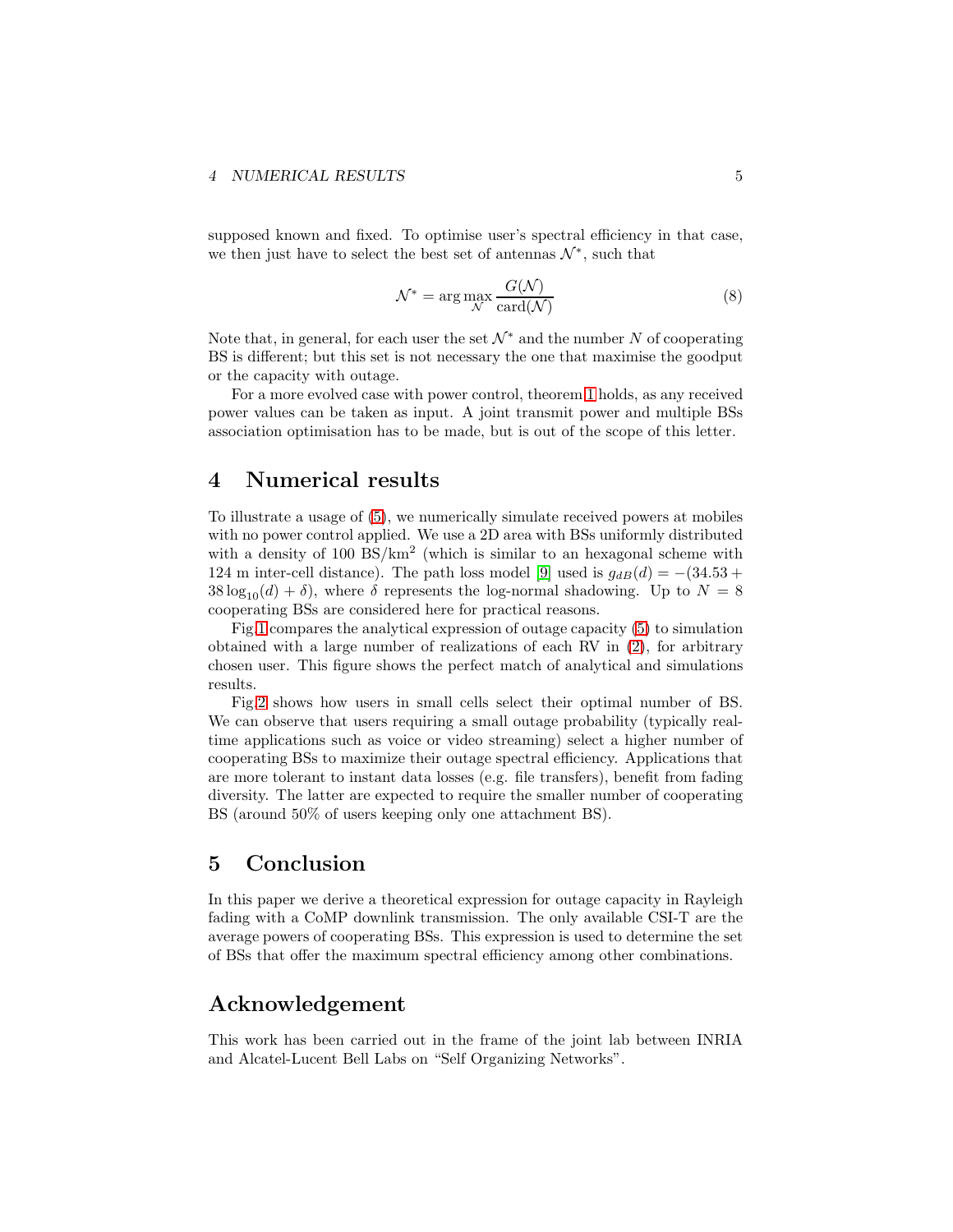## <span id="page-6-3"></span>Proof of Theorem 1.

Let us start with the derivation of the complementary cumulative density function of generalised chi-square RV:

<span id="page-6-4"></span>
$$
\mathbb{P}\bigg(\sum_{n\in\mathcal{N}}H_n>x\bigg)=\sum_{n\in\mathcal{N}}\frac{e^{-x/P_n}}{\prod_{j\in\mathcal{N},j\neq n}(1-\frac{P_j}{P_n})}\tag{9}
$$

Using [\(2\)](#page-3-0) as SINR and the same reasoning as [\[6\]](#page-8-2)'s derivation for SISO, we derive the success probability to reach the threshold rate  $R_{th} = \log_2(1 + \gamma_{th})$  for a distributed MISO link, every  $H_n$  being independent:

$$
P_{\mathcal{N}}^{out}(\gamma_{th}) = \mathbb{P}(\gamma(\mathcal{N}) > \gamma_{th}) =
$$
  

$$
\mathbb{P}\bigg(\sum_{n \in \mathcal{N}} H_n > \gamma_{th}\bigg(\sum_{k \notin \mathcal{N}} H_k + \sigma_z^2\bigg)\bigg) =
$$
  

$$
\int_0^\infty \int_0^\infty \mathbb{P}\bigg(\sum_{n \in \mathcal{N}} H_n > \gamma_{th}\bigg(\sum_{k \notin \mathcal{N}} t_k + \sigma_z^2\bigg)\bigg) \prod_{k \notin \mathcal{N}} \frac{e^{-t_k/P_k}}{P_k} dt_k
$$

Using [\(9\)](#page-6-4),  $P_N^{out}(\gamma_{th})$  becomes:

<span id="page-6-5"></span>
$$
\int_0^\infty \int_0^\infty \sum_{n \in \mathcal{N}} \frac{e^{-\gamma_{th} \left(\sum_{k \notin \mathcal{N}} t_k + \sigma_z^2\right) / P_n}}{\prod_{j \in \mathcal{N}, j \neq n} \left(1 - \frac{P_j}{P_n}\right)} \prod_{k \notin \mathcal{N}} \frac{e^{-t_k / P_k}}{P_k} dt_k =
$$
\n
$$
\sum_{n \in \mathcal{N}} \frac{e^{-\gamma_{th} \sigma_z^2 / P_n}}{\prod_{j \in \mathcal{N}, j \neq n} \left(1 - \frac{P_j}{P_n}\right)} \prod_{k \notin \mathcal{N}} \int_{t_k = 0}^\infty \frac{e^{-t_k (\gamma_{th}/P_n + 1/P_k)}}{P_k} dt_k =
$$
\n
$$
\sum_{n \in \mathcal{N}} e^{\frac{-\gamma_{th} \sigma_z^2}{P_n}} \prod_{j \in \mathcal{N}, j \neq n} \frac{1}{1 - \frac{P_j}{P_n}} \prod_{k \notin \mathcal{N}} \frac{1}{\left(1 + \gamma_{th} \frac{P_k}{P_n}\right)}
$$
\n(10)

Rearranging the  $P$  factors in [\(10\)](#page-6-5) gives [\(5\)](#page-4-0).

## <span id="page-6-0"></span>References

- [1] 3GPP TR 36.902. Rel-9. E-UTRAN. Self-configuring and self-optimizing network (SON) use cases and solutions., Dec. 2009.
- <span id="page-6-1"></span>[2] Sheng Jing, David N. C. Tse, Joseph B. Soriaga, Jilei Hou, John E. Smee, and Roberto Padovani. Multicell downlink capacity with coordinated processing. *EURASIP Journal on Wireless Comm. Networks*, 2008(5):1–19, 2008.
- <span id="page-6-2"></span>[3] S. Shamai and B.M. Zaidel. Enhancing the cellular downlink capacity via coprocessing at the transmitting end. In *53d Vehicular Technology Conference-Spring (VTC'01)*, volume 3, pages 1745–1749, Rhodes, Greece, May 2001.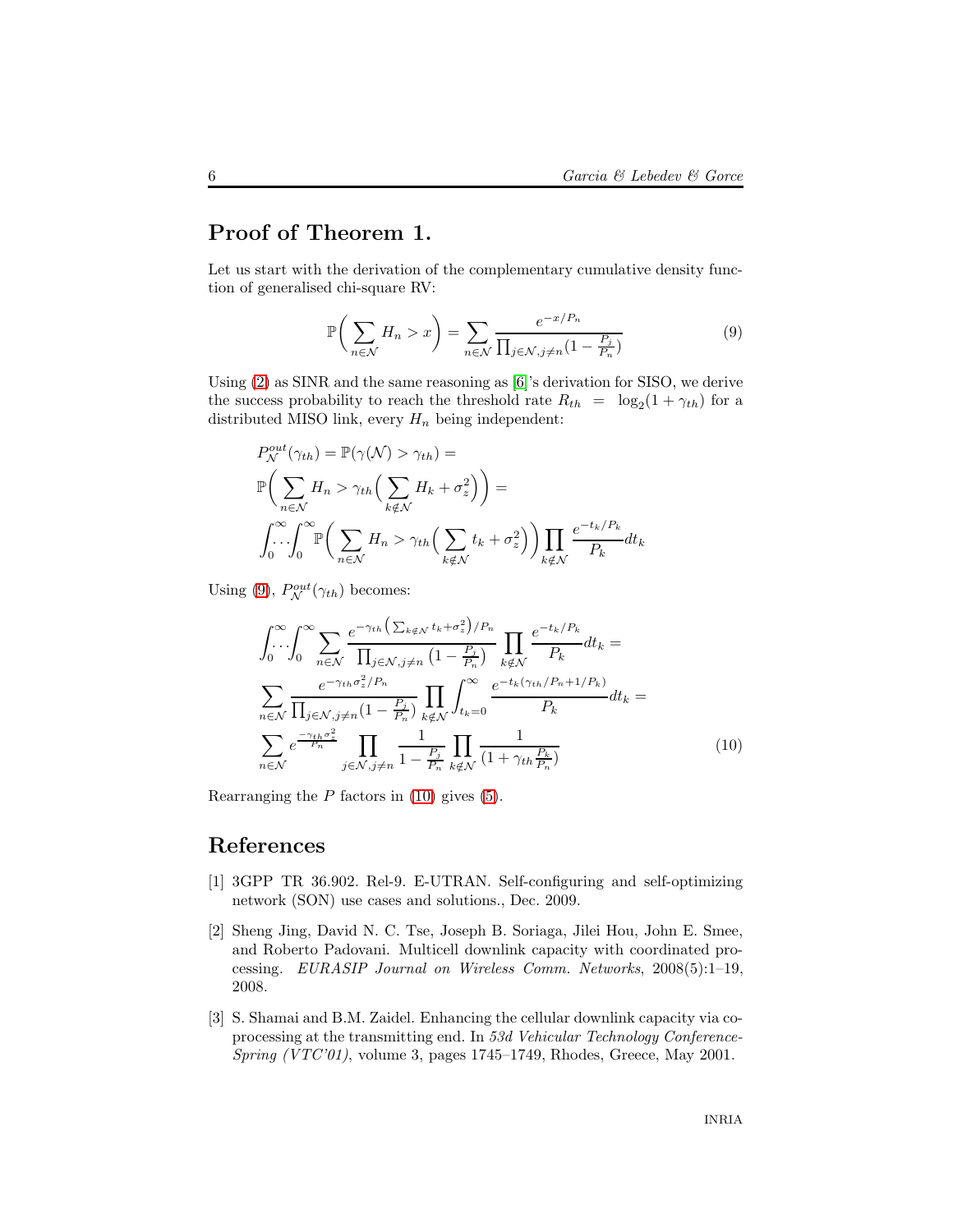<span id="page-7-0"></span>

Figure 1: Comparison between empirical and theoretical CDF of a user capacity, for  $N = \{1, \dots, 8\}$  (from left to right).

<span id="page-7-1"></span>

Figure 2: Fraction of users selecting  $N^*$  cooperating stations, depending on the outage required.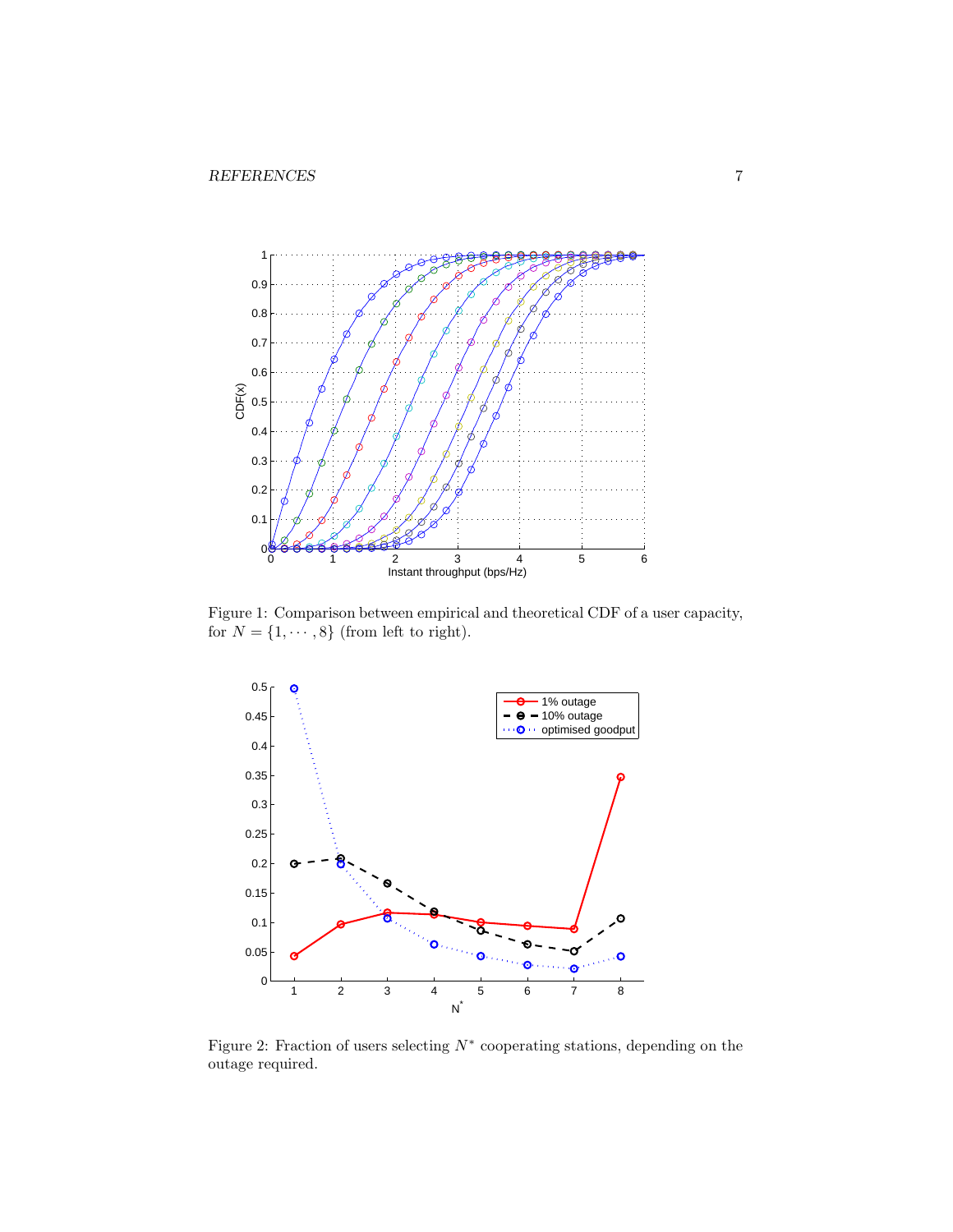- <span id="page-8-0"></span>[4] E. Bjornson, R. Zakhour, D. Gesbert, and B. Ottersten. Distributed multicell and multiantenna precoding: Characterization and performance evaluation. In *IEEE GLOBECOM 2009*, pages 1 –6, nov. 2009.
- <span id="page-8-1"></span>[5] Mari Kobayashi, Sheng Yang, Mérouane Debbah, and Jean-Claude Belfiore. Outage efficient strategies for network mimo with partial csit. *CoRR*, abs/1001.2421, 2010.
- <span id="page-8-2"></span>[6] S. Kandukuri and S. Boyd. Optimal power control in interference-limited fading wireless channels with outage-probability specifications. *Wireless Communications, IEEE Transactions on*, 1(1):46 –55, jan. 2002.
- <span id="page-8-3"></span>[7] D. Hammarwall, M. Bengtsson, and B. Ottersten. Acquiring partial CSI for spatially selective transmission by instantaneous channel norm feedback. *IEEE Trans. on Signal Proc.*, 56(3):1188–1204, mar. 2008.
- <span id="page-8-4"></span>[8] A. Goldsmith. *Wireless Communications*. Cambridge University Press (CUP), U.K., 2005.
- <span id="page-8-5"></span>[9] 3GPP. Tr 25.996 v9.0.0: Spatial channel model for mimo simulations (release 9), December 2009.